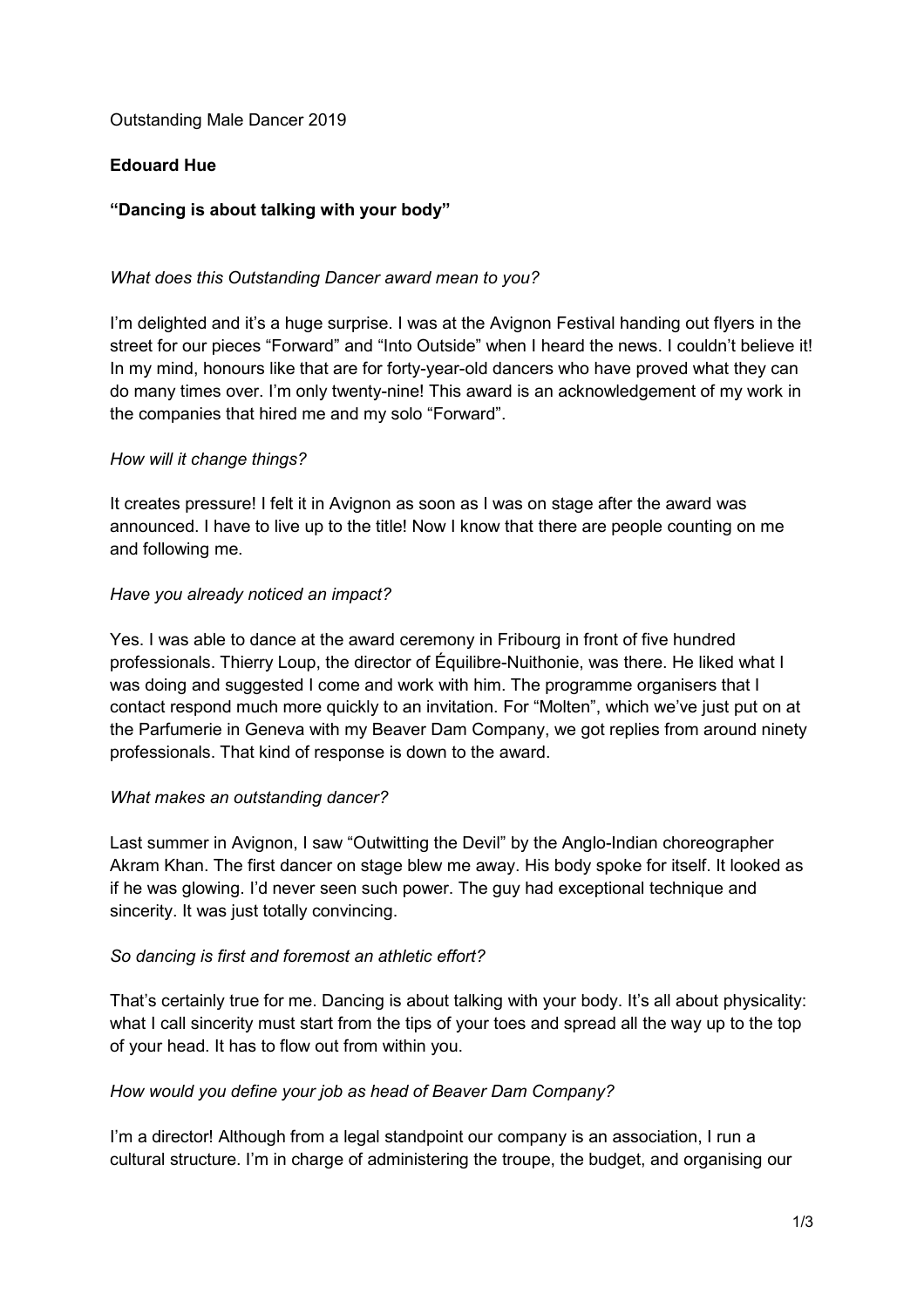tours. That side of my work takes up more of my time than the studio! But it's essential. If we want to develop, we need to have every advantage on our side. For example, we've just completely overhauled the design of our website. Communication is essential.

## *When did dance come into your life?*

I was sixteen and a half and living in Annecy. I was playing a lot of basketball and I was attracted by hip-hop. Near our house there was a conservatory offering street dance lessons. I signed up on the spot. After my school-leaving exam I was headed for a commercial career. I was at university, but I was taking dance lessons in Geneva with Foofwa d'Imobilité. I travelled there and back every day.

## *How did you turn professional?*

As part of my studies I had to do an internship in a company. I asked Foofwa d'Imobilité if he'd be prepared to take me on so I could learn about administering a cultural structure. He said yes and I found myself at the Avignon Festival where he was presenting a piece. My big stroke of luck after that was being accepted into the Ballet Junior in Geneva. For two years, I juggled dance school with my work as an assistant administrator. One day, one of Foofwa's dancers injured himself and he suggested I replace him. I found myself dancing his "Fenix" at La Fenice in Venice!

## *Who influenced you after that?*

The Israeli choreographer Hofesh Shechter. After a year dancing for Foofwa, I joined his company in London. It's thanks to Hofesh that I started choreographing. He was so impressive and generous that he made you want to create for yourself.

#### *What did he teach you?*

The absolute necessity of the gesture. He has an exceptional bodily intelligence. I really believe he changed the face of dance. Many choreographers do sub-Hofesh. Some actually say that about my work. They're not necessarily right, but it's true that I've been enriched by his aesthetic.

## *The French choreographer Olivier Dubois is also one of your artistic godparents. What did you learn from him?*

To have faith in your project. He often told me that you have to stick to your goal whatever anyone else thinks. Not listen to critical voices, basically. And believe in your desire.

#### *Which choreographer would you like to dance for?*

The French acrobat, circus artist and director Yoann Bourgeois. I'm receptive to his imagination and his performers, who are capable of amazing aesthetic feats. I'd love to dance for Akram Khan, of course. And for Philippe Saire, someone whose work touches me and who I trust.